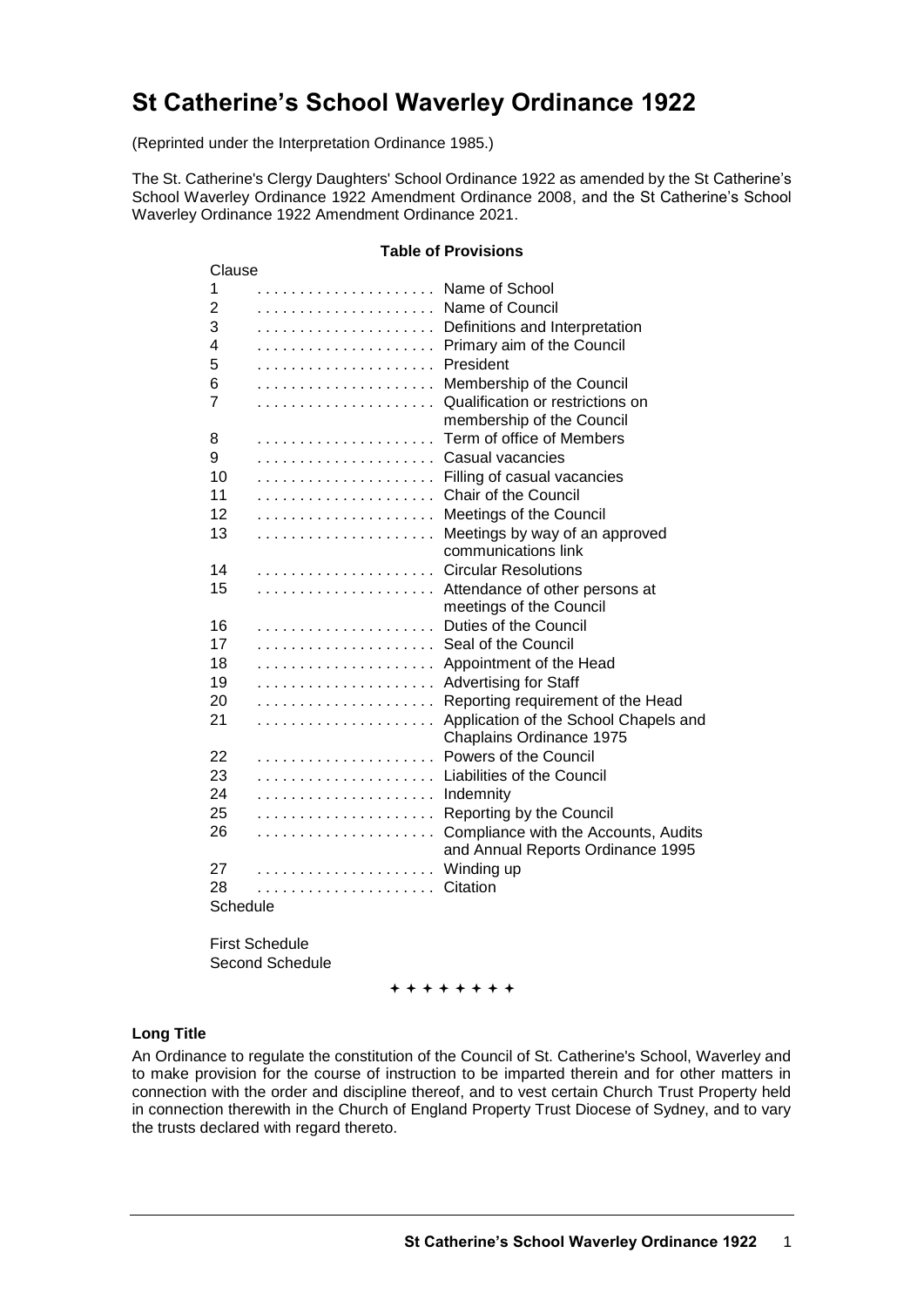#### **Preamble**

Whereas Institution known as St. Catherine's Clergy Daughters' School was founded in the year one thousand eight hundred and fifty six. And Whereas by Crown Grant dated the fifteenth day of September One thousand eight hundred and fifty seven recorded in the General Registry at Sydney in Register of Special Grants at Pages 216 to 219 certain land at Waverley near Sydney containing three acres two roods and three perches was granted to the Bishop of Sydney and his successors Upon Trust to be used as a site for a School for the education of daughters of Clergymen of the Church of England. And Whereas subsequent to the issue of the said Crown Grant certain buildings were erected upon the said land which with additions and improvements added and made from time to time are now known as St. Catherine's Clergy Daughters' School. And Whereas certain moneys were raised by subscription for the endowment of the said School which by Declaration of Trust dated the tenth day of March One thousand eight hundred and seventy seven made by the Right Reverend Frederic Barker Metropolitan Bishop of Australia, the Very Reverend William Macquarie Cowper, the Reverend Stanley Mitchell, Edward Knox, and Thomas Buckland were declared to be held upon the trusts and for the ends intents and purposes and in manner therein mentioned. And Whereas by the St. Catherine's Clergy Daughters' School Endowment Ordinance of 1911 the trusts of the said Declaration of Trust were varied as thereby provided. And Whereas by Indenture of Conveyance dated the twenty second day of January One thousand eight hundred and seventy eight Registered Number 79 Book 191 and made between James Comrie therein described of the one part and the Bishop of Sydney of the other part certain lands at Kurrajong comprising eleven acres two roods and sixteen perches were conveyed to the Bishop of Sydney upon trust for the benefit of the said School. And Whereas for some time past and at the present time the said School has been and is being conducted by the Archbishop of Sydney with the assistance of an Advisory Council consisting of the Archbishop of Sydney as President and Chairman, the Bishops of Goulburn, Riverina, Armidale, Newcastle, Bathurst and Grafton as Vice Presidents, the Trustees of the said Endowment Fund as ex officio members and other members consisting of Clergymen, Laymen and Women. And Whereas it is expedient that provision should be made for the constitution and election of a Council and for vesting authority in such Council for such purpose. And Whereas it is intended to vest in the Church of England Property Trust (Diocese of Sydney) the lands comprised in the hereinbefore recited Crown Grant and Conveyance and the said Endowment Fund and all other property subject to the same or the like trusts as the said lands and funds all of which property is hereinafter referred to as the said Church Trust property. And Whereas in pursuance of the hereinbefore recited Ordinance moneys amounting in all to the total sum of Two thousand six hundred and forty nine pounds thirteen shillings and sixpence (£2649 13s 6d) were advanced and applied by the Trustees of the said Endowment Fund in liquidating the debt previously incurred in making improvements and additions to the said School premises and in paying the costs of and incidental to further improvements additions and repairs thereto. And Whereas the sinking fund in respect of such advance formed in pursuance of such Ordinance amounted on the Twenty second day of July One thousand nine hundred and twenty two to the sum of One thousand eight hundred and twenty seven pounds sixteen shillings and sixpence (£1827 16s 6d) so that on the said last mentioned date there was a balance of Eight hundred and twenty one pounds seventeen shillings (£821 17s 0d) still due in order to recoup to the Endowment Fund the advances and appropriations authorised by the said Ordinance. And Whereas at the present time there are outstanding liabilities incurred in making alterations additions and repairs to the school buildings and grounds and it is expedient to spend additional moneys in making further alterations additions and repairs thereto and it is estimated that the total amount required to pay off such liabilities and to pay for such further alterations additions and repairs will amount to a sum not exceeding One thousand five hundred pounds (£1500). And Whereas on the said twenty second day of July One thousand nine hundred and twenty two the assets of the Endowment Fund exclusive of the said sum of Eight hundred and twenty one pounds seventeen shillings (£821 17s) the unpaid balance of the former advance as aforesaid amounted to the sum of Five thousand six hundred and five pounds twelve shillings and seven pence (£5605 12s 7d). And Whereas it is expedient to authorise the Council of the said School to appropriate a sum not exceeding One thousand five hundred pounds (£1500) out of the said Endowment Fund for such purposes aforesaid and to make provision for the repayment to the said Endowment Fund of such sum together with the aforesaid balance of Eight hundred and twenty one pounds seventeen shillings (£821 17s) making in all a total amount not exceeding Two thousand three hundred and twenty one pounds seventeen shillings (£2321 17s) by payments of not less than One hundred and fifty pounds (£150) per annum. And Whereas by reason of the hereinbefore recited facts it has become expedient to vary the trusts and directions contained in the hereinbefore recited Declaration of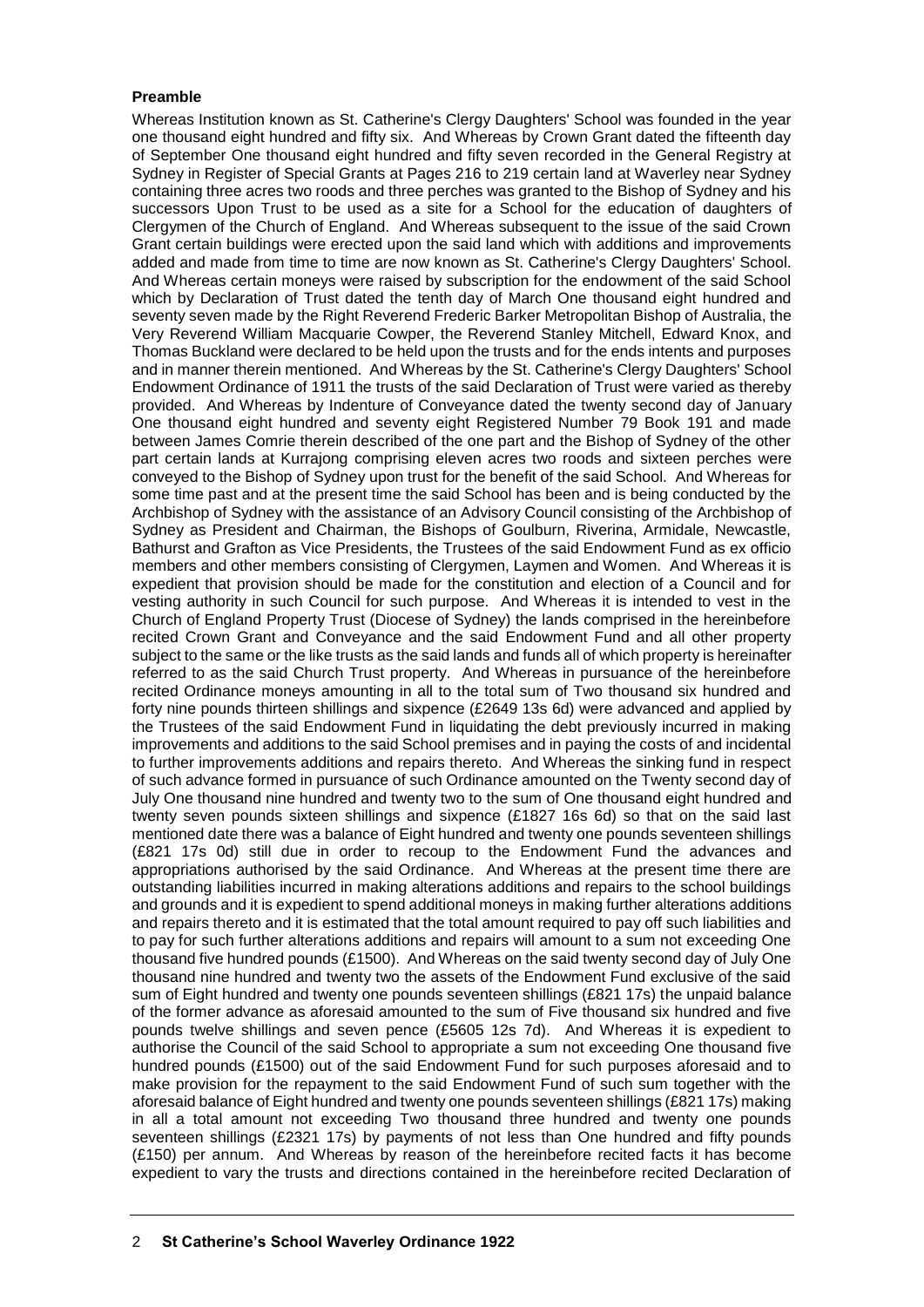Trust and the hereinbefore recited Ordinance. Now Therefore the Synod of the Diocese of Sydney in pursuance of the powers in that behalf conferred upon it by the Constitutions for the management and good government of the Church of England within the State of New South Wales and of all powers vested in the said Synod by the "Church of England Trust Property Act, 1917," or otherwise ordains declares directs and rules as follows –

The Standing Committee of the Synod of the Diocese of Sydney Ordains as follows.

# **1. Name of School**

The name of the School shall be St. Catherine's School, Waverley.

# **2. Name of Council**

The School shall be governed by a Council which shall be known as The Council of St. Catherine's School, Waverley.

## **3. Definitions and Interpretation**

In this Ordinance unless the context otherwise requires or indicates –

"Archbishop" means the Archbishop of Sydney or, if the See is vacant, the Administrator of the Diocese;

"Clergy" means a member of the clergy of the Anglican Church of Australia;

"Council" means the Council of St Catherine's School Waverley constituted from time to time under this Ordinance;

"Diocese" means the Diocese of Sydney;

"Head" means the headmistress, headmaster, principal or teacher in charge of the School;

"Old Girls' Union" means the Association known as the Old Girls' Union of St Catherine's School, Waverley;

"School" means the St Catherine's School Waverley;

"Synod" means the Synod of the Diocese;

"Synod Governance Policy" means the Governance policy for Diocesan Organisations made by Synod on 20 October 2014, as amended from time to time;

the singular includes the plural and vice versa and the masculine includes the feminine and vice versa.

## **4. Primary aim of the Council**

The primary aim of the Council is to educate young women in ways consistent with the teaching of the Bible and gospel of Jesus Christ and to maintain and uphold the Christian faith in teaching and practice.

## **5. President**

The Archbishop is the President of the Council.

## **6. Membership of the Council**

The members of the Council are –

- (a) two persons appointed by the Archbishop;
- (b) nine persons elected by the Synod, three of whom shall be members of the Clergy and six of whom shall be lay persons and at least two of these nine persons shall be women (whether Clergy or lay persons);
- (c) one person elected by the Old Girls' Union provided that the right to fill this position by the Old Girls' Union shall lapse in the event that it has less than 50 financial members and any person appointed to the Council by the Old Girls' Union must be a member of the Anglican Church of Australia;
- (d) one person elected by the Council.

## **7. Qualification or restrictions on membership of the Council**

(1) A person is not eligible to be appointed or elected as a member of the Council if the person –

- (a) is an employee of the Council, or
- (b) is the spouse of an employee of the Council.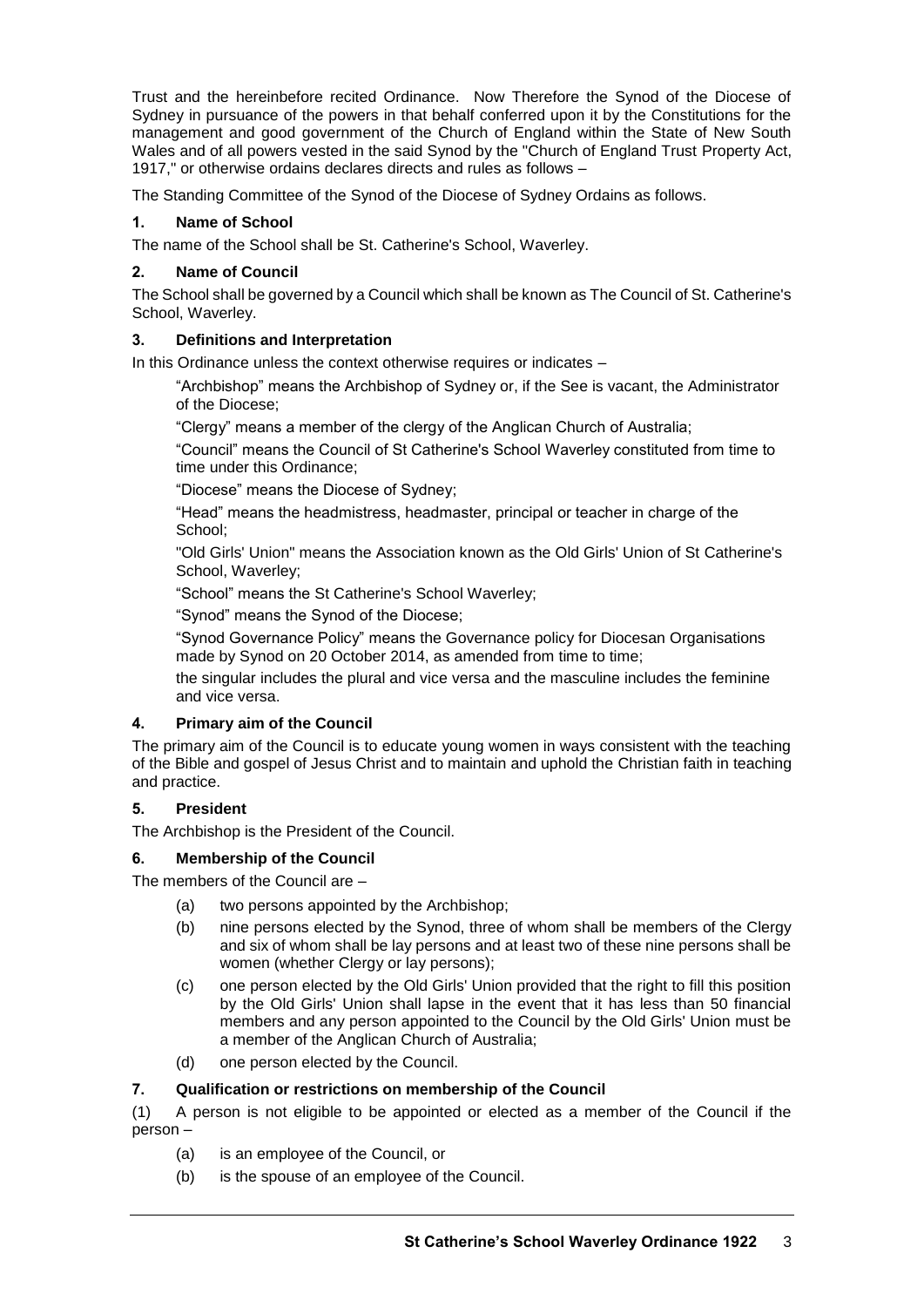(2) Upon being elected or appointed as a member, and before becoming a member, a person who is so elected or appointed under paragraph 6 is to sign the "Statement of Personal Faith" set out in the Synod Governance Policy and the declarations specified in the Schedule, and is to deliver it to the Council within 4 weeks of the person's election or appointment.

(3) A person who fails to sign and deliver the declaration or statement, as the case may be, within this time is to be taken not to have been elected or appointed as a member.

(4) A copy of the declaration or statement, as the case may be, referred to in subclause (2) is to be retained by the Council in its records.

(5) A person is not eligible to be appointed or elected as a member of the Council if the person –

- (a) is disqualified from managing a corporation within the meaning of the *Corporations Act 2001*, or
- (b) is disqualified by the ACNC Commissioner, at any time during the preceding 12 months, from being a responsible entity of a registered entity under the *Australian Charities and Not-for-profits Commission Act 2012*.

## **8. Term of office of Members**

(1) Subject to clauses 7, 9 and 10, three members of the Council (being one Clergy and two lay persons) elected by the Synod are to retire on the first day of each ordinary session of each Synod.

(2) The members of the Council to retire under subclause (1) are those who have held office the longest since last being elected or appointed but, in the case of competition, are to be determined by the members concerned. If those members cannot agree, the order of retirement is to be determined by lot.

(3) Subject to clause 9 –

- (a) a member of the Council appointed or elected by the Archbishop or the Synod holds office for a term of three years but is eligible for re-appointment or re-election, and
- (b) a member of the Council elected by the Old Girls Union or by the Council holds office for a term of one year but is eligible for re-election.

(4) A person is not eligible to be re-elected or re-appointed as a member if such re-election or re-appointment would, in the ordinary course, result in that person being a member for a continuous period of 14 years or more. For the purposes of this sub-section, two or more periods of service as a member will be taken to be one continuous period of service unless they were separated by a continuous period of at least 12 months during which the person was not a member.

# **9. Casual vacancies**

(1) A casual vacancy in the office of a member of the Council elected by the Synod arises in the circumstances set out in rule 7.1(2) of the Schedule to the Synod Elections Ordinance 2000.

(2) A casual vacancy in the office a member of the Council appointed by the Archbishop arises –

- (a) if the person holding that office resigns by notice in writing to the Archbishop, or
- (b) if a circumstance set out in rule  $7.1(2)(a)$  (except rule  $7.1(2)(a)(i)$ ) of the Schedule of the Synod Elections Ordinance 2000 occurs in respect of that person, or
- (c) if the Archbishop by written notice to the person revokes the person's appointment.

(3) A casual vacancy in the office of a member of the Council elected by the Old Girls' Union or by the Council arises –

- (a) if the person resigns by notice in writing to the Chair of the Council; or
- (b) if a circumstance set out in rule  $7.1(2)(a)$  (except rule  $7.1(2)(a)(i)$ ) of the Schedule to the Synod Elections Ordinance 2000 occurs in respect of that person.

(4) A casual vacancy in the office of a member of the Council arises if the person or a spouse of the person becomes an employee of the Council.

## **10. Filling of casual vacancies**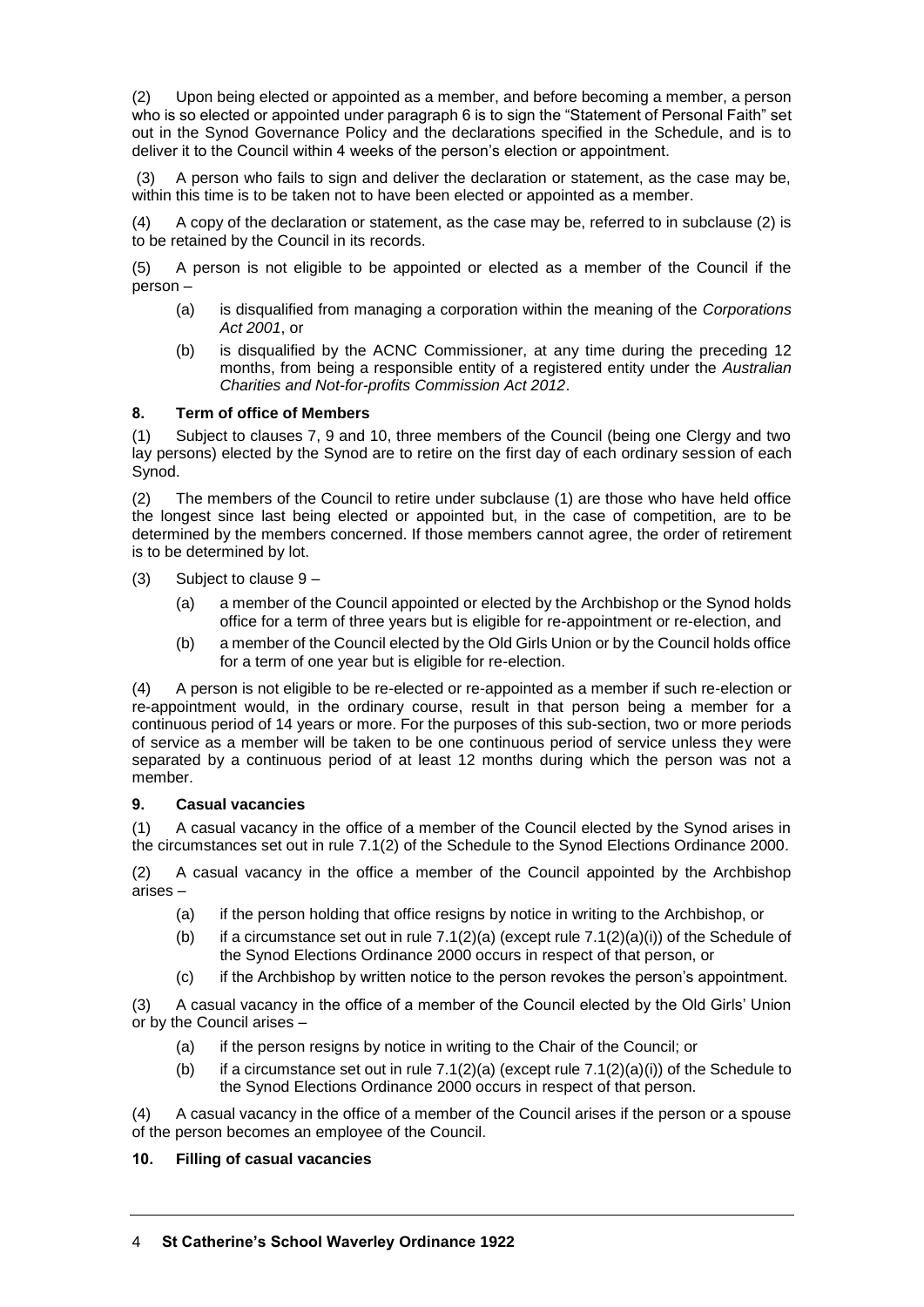(1) A casual vacancy in the office of a member of the Council elected by the Synod is to be filled by the Synod, or by the Standing Committee if the Synod is not in session in accordance with rule 7.2 (2) of the Schedule to the Synod Elections Ordinance 2000.

(2) A person elected to fill a casual vacancy in the office of a member of the Council elected by the Synod holds office until the day on which the person whose vacancy he or she fills would have retired had the vacancy not occurred.

# **11. Chair of the Council**

(1) The members of the Council are to appoint one of their number to be the Chair of the Council at the first meeting of the Council at the commencement of each calendar year.

(2) The Chair of the Council is to be the Chair of meetings of the Council.

(3) In the absence of the Chair of the Council, the meeting is to appoint one of its number to be Chair of the meeting.

(4) A person may not be appointed Chair of the Council if a member of the person's immediate family is employed by the Council, unless the Council has considered the circumstances and unanimously agreed to it by secret ballot.

(5) A person appointed as Chair of the Council shall not serve in that office for more than 9 consecutive years.

# **12. Meetings of the Council**

(1) The Council is to meet at such times as it may determine, and is to meet at a specific place at least once in any 3 month period.

(2) A meeting of the Council may be convened by  $-$ 

- (a) the President, or
- (b) the Chair of the Council, or
- (c) any 4 members of the Council.
- (3) A quorum for a meeting of the Council is 7 members.

# **13. Meetings by way of an approved communications link**

(1) If, through an approved communications link, one or more members of the Council absent from the place of meeting can hear and be heard by not only one another (if more than one) but also the other members present at the place of meeting, such of those absent members and the other members present at the place of meeting who are able to hear and be heard by one another are to be taken to be assembled together at a meeting held at that place. All proceedings conducted with the aid of the approved communications link are to be as valid and effectual as if they had been conducted at a meeting at which all of those members were present.

(2) In subclause (1), "approved communications link" means a link established by means of any system of telephone, audio or audio-visual communication approved by the members of the Council and made known to each member for the purpose of any meeting of the members.

## **14. Circular Resolutions**

(1) I If a document containing a statement that the signatories to it are in favour of a resolution in the terms set out or otherwise identified in the document has been signed by at least 75% of the members of the Council, a resolution in those terms shall be taken to have been passed at a meeting of the members of the Council held on the day on which and at the time at which the document was signed by a sufficient number of members of the Council to constitute at least 75% of the members of the Council.

- (2) For the purposes of subclause  $(1)$ 
	- (a) 2 or more separate documents containing statements in identical terms each of which is signed by 1 or more members together are to be taken to be 1 document containing a statement in those terms signed by those members on the respective days on which they signed the separate document; and
	- (b) a facsimile message which is received by the Secretary of the Council and is expressed to have been sent by a member shall be taken to be a document signed by that member at the time of the receipt of the facsimile message by the Secretary of the Council.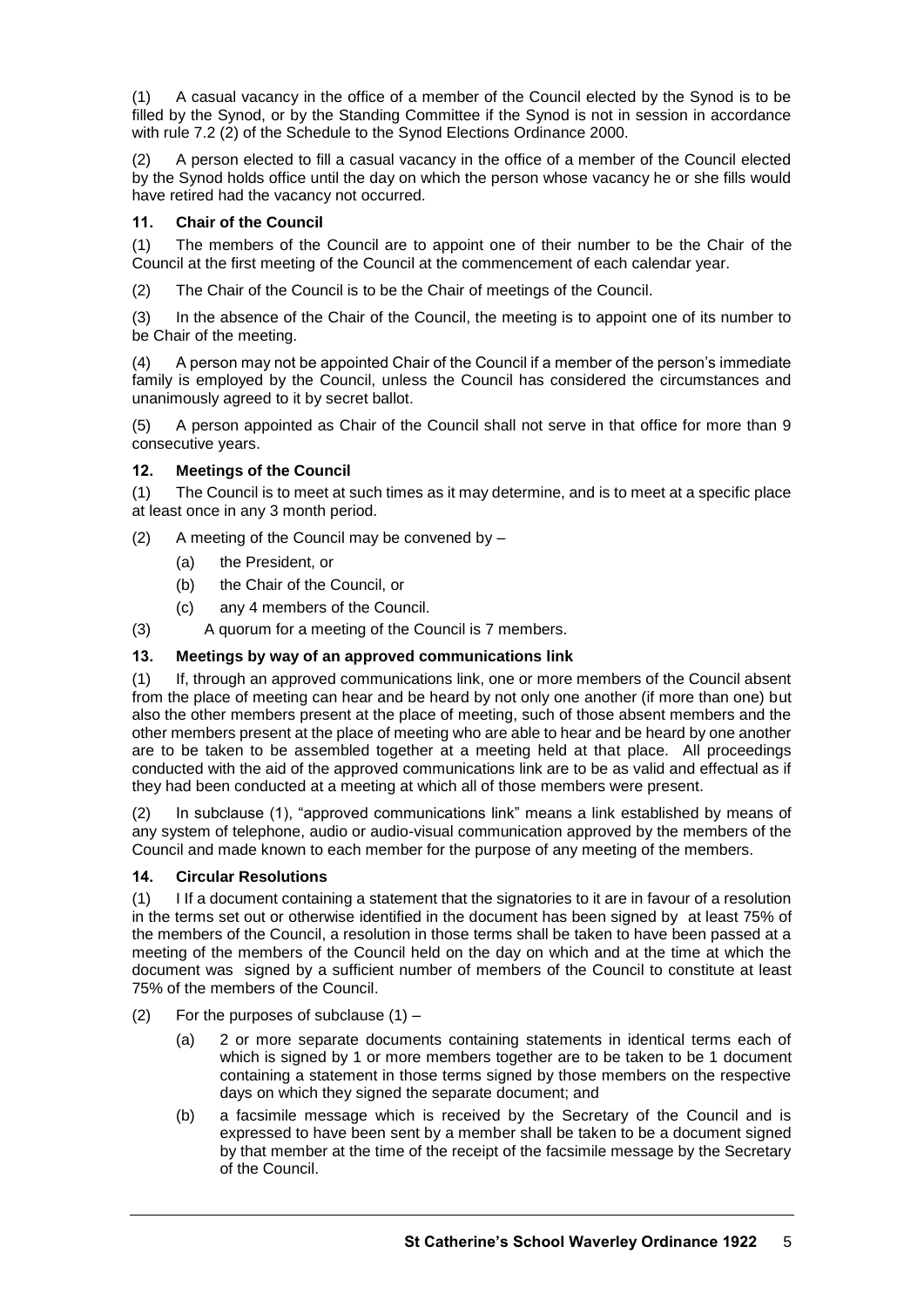# **15. Attendance of other persons at meetings of the Council**

(1) The President is entitled to receive Council papers at his request, and may attend any meeting of the members of the Council and may –

- (a) put before the members any question or proposal for their consideration, or
- (b) express his views on any question or proposal being considered by the members of the Council.

(2) The President is permitted to appoint a nominee to exercise his entitlements as President on his behalf.

(3) The Council may invite any person who is not a member of the Council to be present for the whole or part of any meeting of the Council.

# **16. Duties of the Council**

(1) The Council shall govern the School and manage the School and its assets in order to fulfil the primary aim of the Council specified in clause 4.

(2) The Council shall make financial and other arrangements and decisions for the present and future conduct of the School, the maintenance, improvement and extension of and addition to the lands, premises and other property of any kind held occupied or used by the Council in connection with the School.

# **17. Seal of the Council**

The common seal of the Council is not to be affixed to any instrument except in accordance with the resolution of the Council. Every instrument to which the common seal is so affixed is to be signed by 2 members of the Council.

## **18. Appointment of the Head**

(1) In appointing a person to be the Head, the Council will (in addition to the other requirements of the position) appoint a person of Christian faith and character who has demonstrated an ability and commitment to further allegiance to Christ as Lord and the cause of Christian education.

(2) No application for the position of Head is to be considered by the Council until the applicant has signed and delivered to the Council the "Statement of Personal Faith" set out in the Synod Governance Policy and the declarations specified in the Schedule .

(3) The Council is to observe the following protocol in selecting and appointing a person as Head –

- (a) prior to the beginning of the selection process, the Chair of the Council is to brief the President on the proposed process and the composition of any selection committee and seek the President's views on the principles of selection and the process involved, and
- (b) the President is to be invited to be involved in the final interview process, and
- (c) the President is to be consulted if any significant issue arises during the final interview process of which he should be aware, and
- (d) the President is to be immediately notified upon acceptance of any offer for the position of Head.

## **19. Advertising for Staff**

No position for teaching in the School is to be advertised without the Council stating in the advertisement its commitment to being a Christian School and to furthering Christianity through the School and inviting applications from those who will be committed to the Christian aims of the School.

## **20. Reporting requirement of the Head**

The Head is to provide an annual report for the Council at a regular business meeting as to the Christian involvement of the staff members of the School as a whole.

## **21. Application of the School Chapels and Chaplains Ordinance 1975**

The School Chapels and Chaplains Ordinance 1975 shall apply to every School established by the Council.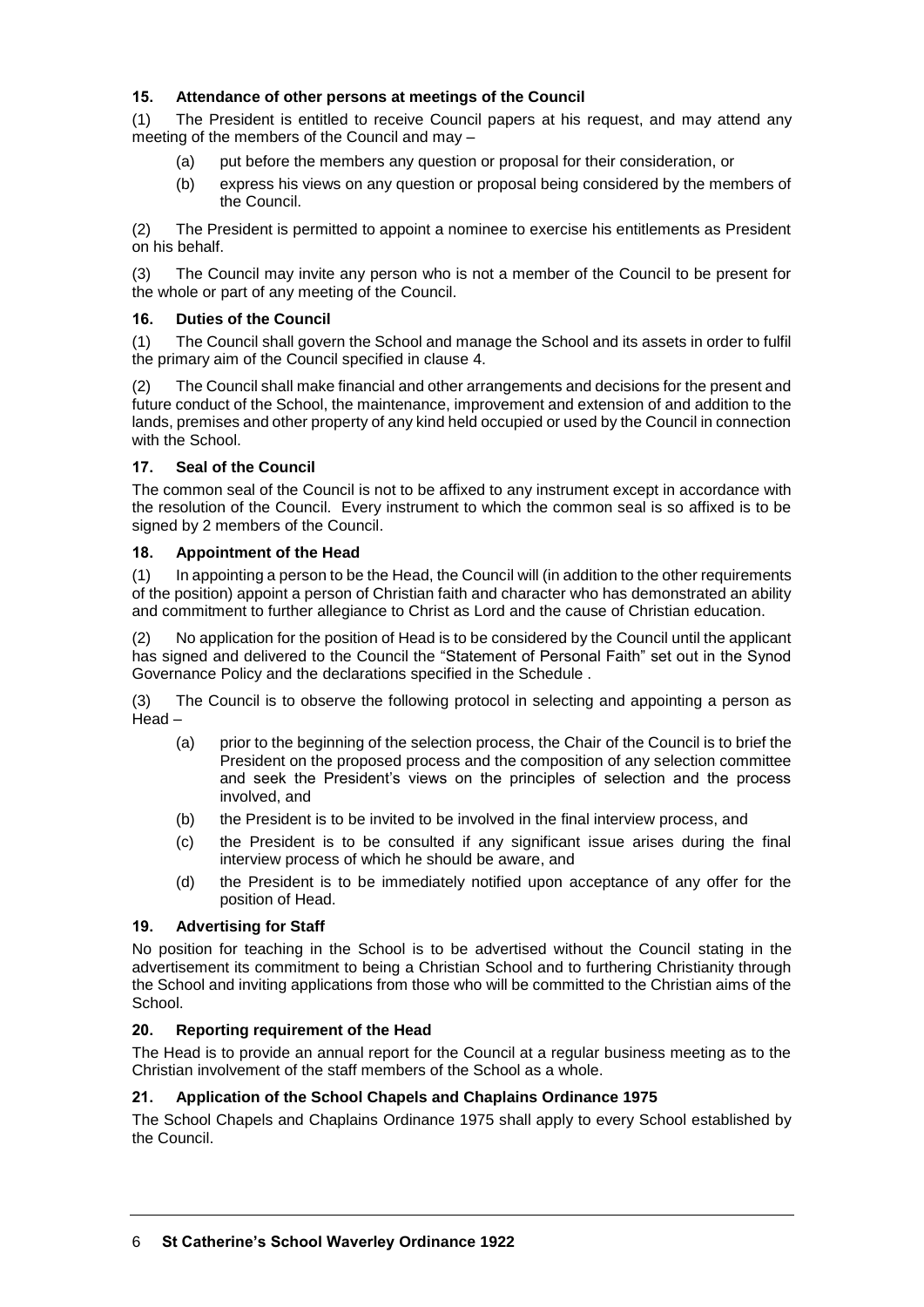## **22. Powers of the Council**

Subject to this Ordinance the Council shall have all powers necessary to enable it to perform the duties imposed upon it by this Ordinance, and in particular shall have the following powers –

- (a) to manage and conduct the School and its affairs and to govern and control the management and use of the church trust property held in connection therewith in such manner as it may deem expedient for the benefit of the School;
- (b) to approve the courses of instruction consistent with the objects of the Council referred to in the preamble hereto and the primary aim stated in clause 4;
- (c) to determine all matters relating to the order and discipline of the School;
- (d) to appoint and may suspend or remove the Head provided that any resolution for removal of the Head shall be supported by not less than two thirds of the members of the Council;
- (e) to approve the appointment or dismissal of teachers by the Head and may appoint such other officers as it may consider necessary to enable it to fulfil its objects;
- (f) subject to the provisions hereof, to regulate its own proceedings and for that purpose shall have power to make rescind or alter regulations;
- (g) to authorise or delegate any person or persons to do any act on its behalf;
- (h) to appoint sub-committees of Council either generally or specifically; to co-opt persons who are not members of the Council to such sub-committees;
- (i) to require the Head to furnish regularly to the Council such reports as the Council desires relating to the School;
- (j) to borrow or raise money and secure the repayment thereof with or without interest in such manner (otherwise than by means of bills of exchange or by a bill line facility except where such Bill of Exchange or Bill Line facility has been or shall subsequently be accepted or endorsed by a Bank authorised under the Banking Act 1959 or any other legislation of the Commonwealth of Australia or State or Territory thereof to carry on banking business in Australia) as the Council may think fit and to secure the same or other liability incurred or entered into by the Council in any way and in particular by charging all or any of the lands premises and other property of any kind both present and future owned by the Council or occupied or used directly or indirectly by is in connection with the School provided that the Council shall not exercise any power to borrow money except as may be secured by mortgage over real property vested in the School Council; and
- (k) may reimburse any member of the Council for any out of pocket expenses incurred in attending meetings of the Council or otherwise serving as a member of the Council.

## **23. Liabilities of the Council**

(1) The Council shall remain and continue to be solely responsible for all liabilities incurred by it or on its behalf.

(2) Neither the Council nor any member of the Council shall represent to any person or corporation that the Archbishop of Sydney or the Synod of the Diocese of Sydney or the Standing Committee thereof or any person or persons or any other corporate body or corporation holding church trust property for the Anglican Church of Australia in the Diocese of Sydney or any other corporate body constituted by or pursuant to the Anglican Church of Australia (Bodies Corporate) Act 1938 shall or may meet or discharge all or any part of the liability or liabilities which have been or may or will be incurred wholly or partly by or on behalf of the Council.

(3) The Council shall not execute or deliver and shall not have power to execute or deliver any mortgage, charge, bills of exchange, debenture, guarantee, indemnity or promissory note unless the following clause is included therein –

"Notwithstanding anything contained herein to the contrary, each of the parties hereto acknowledges and agrees that the Council of St Catherine's School Waverley shall not be liable to any other party hereto for any amount whatsoever (whether by virtue of any express or implied obligation) beyond such amount (if any) as the Council of St Catherine's School Waverley may be able to pay to that party in the event of the Council of St Catherine's School Waverley being wound up."

and such clause is not made subject to any qualifications.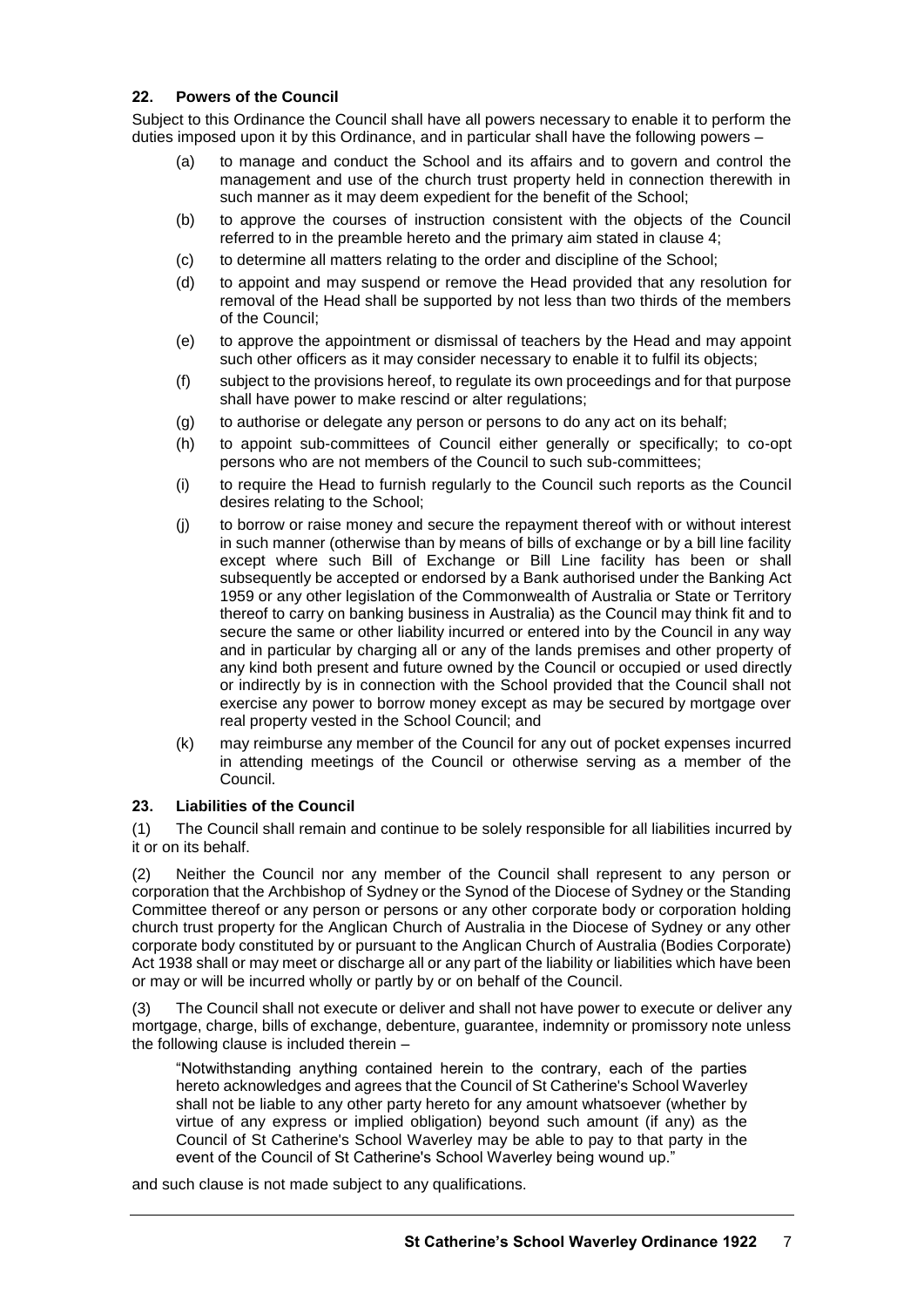# **24. Indemnity**

(1) The Council must indemnify each person who is, or has been, a member of the Council against any liability which results directly or indirectly from facts or circumstances relating to the person serving or having served as a member of the Council other than a liability –

- (a) owed to the Council or a related body corporate, or
- (b) for a pecuniary penalty order under Section 1317G of the Corporations Law or a Compensation Order under Section 1317H of the Corporations Law, or
- (c) that is owed to someone other than the Council or a related body corporate and did not arise out of conduct in good faith.

This subclause (1) does not apply to a liability for legal costs.

(2) The Council must indemnify each person who is, or has been, a member of the Council against legal costs incurred in defending an action for a liability which results directly or indirectly from facts or circumstances relating to the person serving or having served as a member of the Council other than costs which are incurred –

- (a) in defending or resisting proceedings in which the person is found to have a liability for which they could not be indemnified under subclause (1), or
- (b) in defending or resisting criminal proceedings in which the person is found guilty, or
- (c) in defending or resisting proceedings brought by the Australian Securities and Investments Commission or a liquidator for a court order if the grounds for making the order are found by the court to have been established, or
- (d) in connection with proceedings for relief to the person under the Corporations Law in which the court denies the relief.

This subclause (2) does not apply to costs incurred in responding to actions taken by the Australian Securities and Investments Commission or a liquidator as part of an investigation before commencing proceedings for the court order.

(3) For the purpose of subclause (2), the outcome of proceedings is the outcome of the proceedings and any appeal in relation to the proceedings.

(4) The Council need not indemnify a person under subclause (1) and/or subclause (2) for a liability to the extent that the person is entitled to an indemnity for that liability under a contract of insurance.

(5) The Council may pay, agree to pay, or cause to be paid a premium for a contract insuring the person who is, or has been, a member of the Council against any liability which results directly or indirectly from facts or circumstances relating to the person serving, or having served, in that capacity other than a liability arising out of –

- (a) conduct involving a wilful breach of duty in relation to the Council, or
- (b) the improper use of information by the person, obtained because the person is, or has been, a member of the Council to gain an advantage for that person or another person or to cause detriment to the Council; or
- (c) the improper use of the person's position as a member of the Council to gain an advantage for himself or herself or for another person or to cause detriment to the Council.

This subclause (5) does not apply to a liability for legal costs.

(6) The Council may pay, agree to pay, or cause to be paid a premium for a Contract insuring a person who is, or has been, a member of the Council against legal costs incurred in defending an action for a liability which results directly or indirectly from facts or circumstances relating to the person serving, or having served, in that capacity.

(7) The obligations and powers under subclauses (1), (2), (5) and (6) are incurred or are to be exercised (as the case may be) only to the extent permitted by law.

## **25. Reporting by the Council**

The Council shall at least once in every year present a report on its proceedings and the progress and condition of the School to the Synod and shall furnish such other information as may be required from time to time by resolution of Synod or the Standing Committee thereof.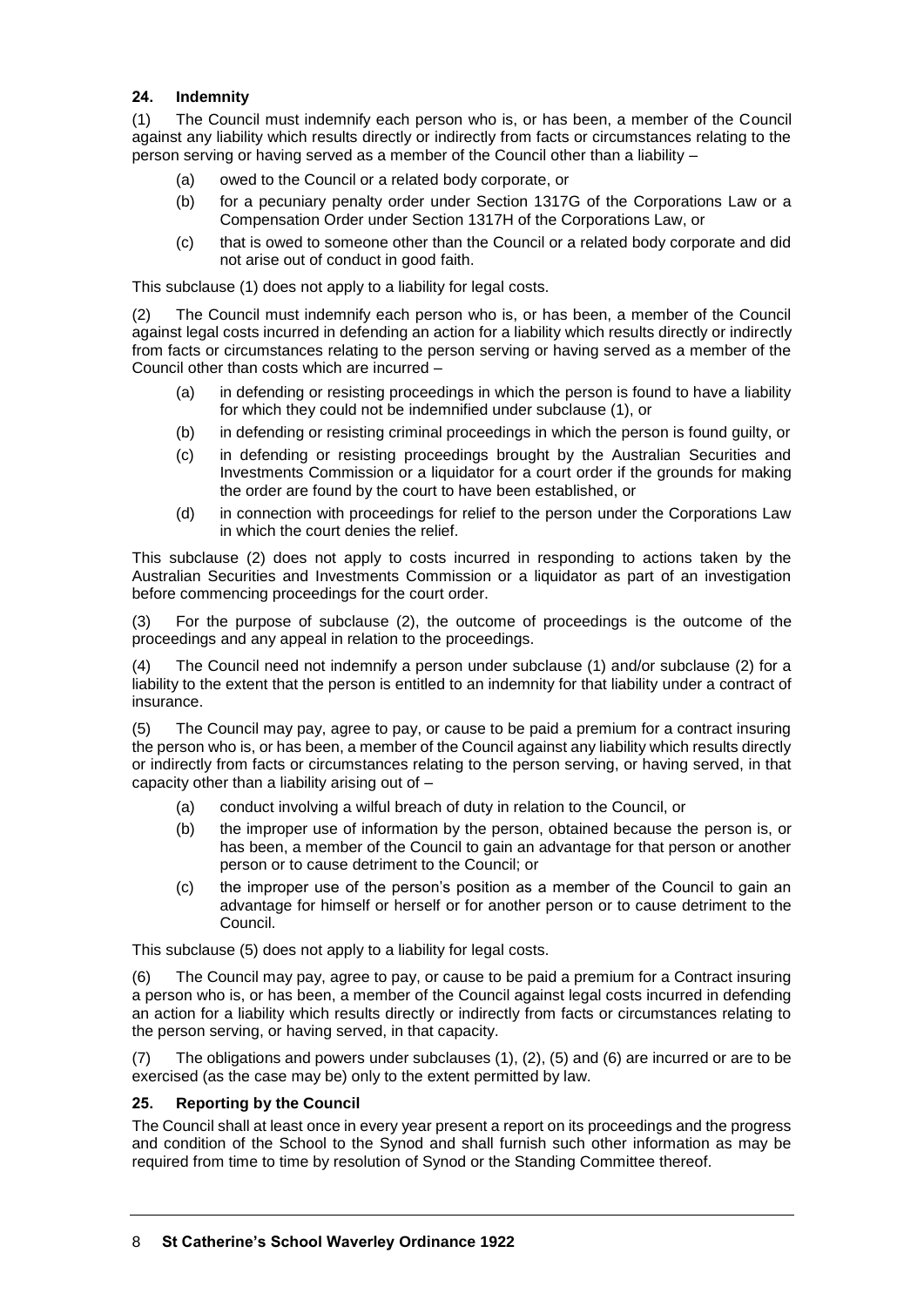## **26. Compliance with the Accounts, Audits and Annual Reports Ordinance 1995**

The Council shall comply with the provisions of the Accounts, Audits and Annual Reports Ordinance 1995 as amended from time to time.

# **27. Winding up**

(1) In the event that the Council or the Standing Committee of the Synod for the Diocese of Sydney resolves to wind up the Council, and, upon winding up or dissolution of the Council, there remains, after satisfaction of all its liabilities, any property, then that property must be applied for the purposes of the Diocese as the Synod may determine, provided that such purposes are in alignment with the terms of the Crown Grant of 15 September 1857 in providing education.

(2) Where the Council has any fund or funds which is endorsed as a deductible gift recipient, then, upon winding up or dissolution of the Council, any moneys held in that fund or those funds must be transferred by the Synod to one or more endorsed deductible gift recipients to be used for purposes similar to the purposes for which the fund or funds held the amounts in the fund or funds.

## **28. Citation**

This Ordinance may be cited as the "St. Catherine's School Waverley Ordinance 1922".

#### **Schedule**

- 1. I shall endeavour to fulfil my duties as a member of the Council or the Head of the School in accordance with this declaration and the ordinance by which the Council is constituted.
- 2. I agree that my continuance as a member of the Council or the Head of the School is dependent upon my continuing agreement with this declaration and I undertake to resign if this ceases to be the case.

#### **First Schedule**

All That piece or parcel of land in our said Colony containing by admeasurement Three acres two roods and three perches situate in the County of Cumberland Parish of Alexandria near Waverley, commencing at the South West corner of J. McLeries' Three acres three roods and twenty-four perches on the South East side of the Frenchman's Road and bounded on the North West by the Frenchman's Road bearing South thirty-one degrees West five chains and forty-five links to its junction with Nelson Road; on the South by Nelson Road bearing East eight chains and ninety-three links to the South West corner of the Church of England Parsonage allotment. On the East by the Western boundary lines of that allotment and of the Church allotment bearing North in all four chains and sixty-eight links; and on the North by part of the Southern boundary line of J. McLeries' Three acres three roods and twenty-four perches aforesaid bearing West six chains and thirteen links to the corner of commencement on the Frenchman's Road aforesaid.

All That parcel of land containing by admeasurement Eleven acres two roods and sixteen perches being allotment Number forty-eight on the Plan of the Village of Northfield situate in the County of Cook at Kurrajong near Tabraja in the said Colony bounded on the West side by allotment Number forty-seven. Commencing at the South East corner of the said allotment on a reserved road fifty feet wide, the line of division being a North line of ten chains and thence on the North side by an East line of eleven chains sixty links, thence on the East side by a South line of ten chains, and thence on the South side by the aforesaid reserved road being a line West eleven chains sixty links to the point of commencement aforesaid.

#### **Second Schedule**

| Capital<br>Amount |      | Nature of Investments |                         | Names in which     | Nature of Instruments<br>Evidencing |                                                                                                                                                              |
|-------------------|------|-----------------------|-------------------------|--------------------|-------------------------------------|--------------------------------------------------------------------------------------------------------------------------------------------------------------|
| £.                | s.d. |                       | £.                      | .s d.              |                                     | Investments                                                                                                                                                  |
|                   |      | Loans to School       |                         |                    |                                     | Certificates from                                                                                                                                            |
|                   |      |                       |                         |                    |                                     | Banks and                                                                                                                                                    |
|                   |      | City of Sydney        |                         |                    | Fund                                | Certificates from                                                                                                                                            |
|                   |      | Debenture Stock       |                         |                    |                                     | <b>NSW Treasury</b>                                                                                                                                          |
|                   |      | City of Sydney        |                         |                    | <b>Albert Edward Talbot</b>         |                                                                                                                                                              |
|                   |      | Debenture Stock       |                         |                    |                                     |                                                                                                                                                              |
|                   |      |                       |                         |                    | with John Russell French,           |                                                                                                                                                              |
|                   |      | <b>Funded Stock</b>   |                         |                    |                                     |                                                                                                                                                              |
|                   |      |                       |                         |                    | Thomson, Wilfred Law                |                                                                                                                                                              |
|                   |      |                       |                         |                    | Docker.                             |                                                                                                                                                              |
|                   |      |                       | 6427 9 7 Fixed Deposits | City of Sydney NSW | 2629 136                            | investments now<br>677 16 1 St Catherine's Endowment<br>1000 0 0 John Charles Wright,<br>1000 0 0 survivors in joint account<br>1100 0 0 Edward Richard Deas |

And all other property subject to the same trusts as the property above referred to.